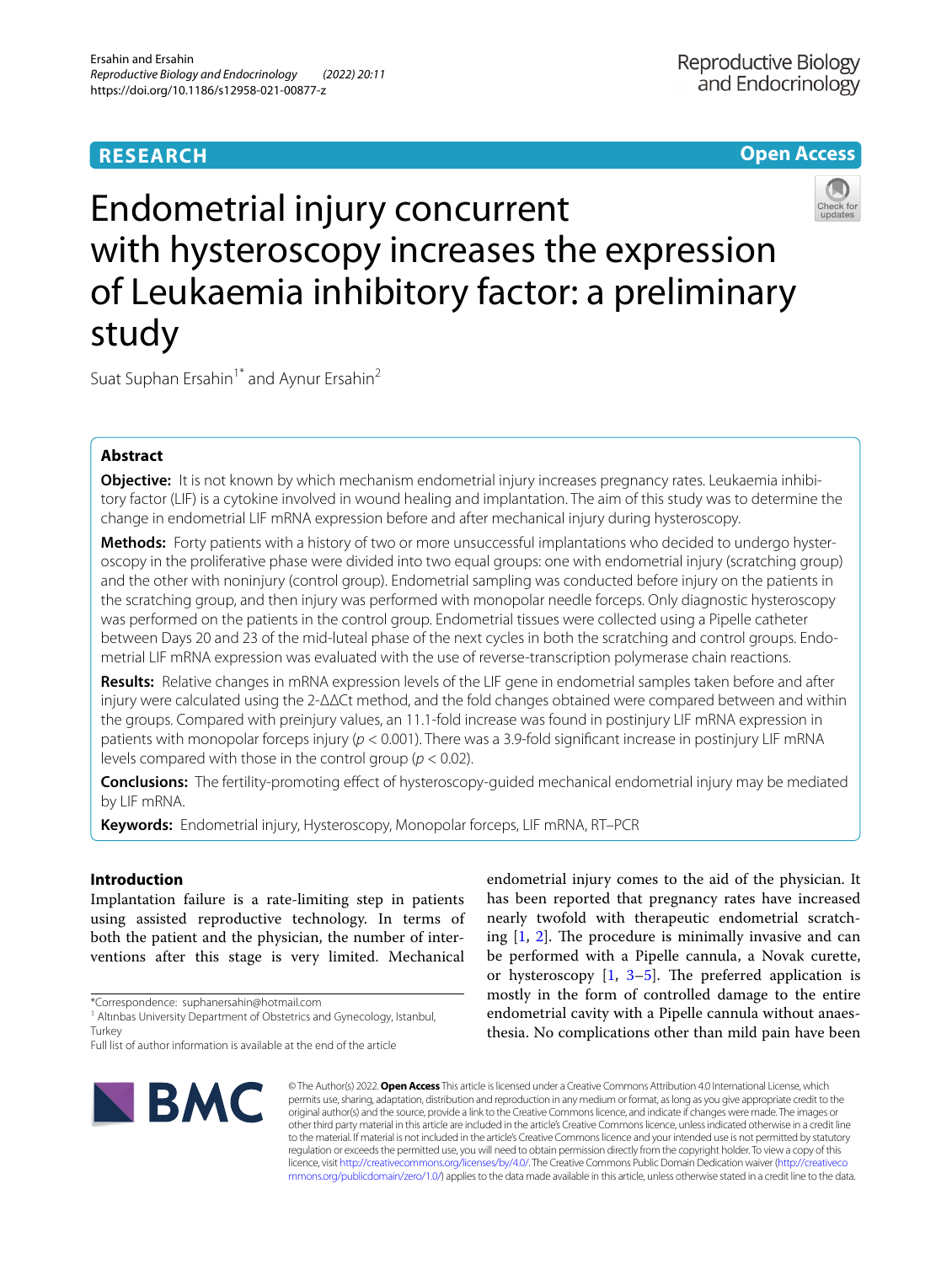reported. While implantation rates increase in caesarean scar tissue, uncontrolled and sharp curettages may lead to adhesion and infertility. For this reason, the necessary care should be shown while performing mechanical injury.

Although endometrial injury was reported to increase clinical pregnancy and live birth rates in patients with recurrent implantation failure [[6](#page-5-4)], endometrial injury in the unselected patient group did not always yield the expected positive results [[7,](#page-5-5) [8\]](#page-5-6). Hence, data on endometrial injury are not clear enough to suggest routine use of this method. The main reason for this is the lack of clear data on which patient group, when, how many times and which instruments should be used  $[9]$  $[9]$ . The limited data on the mechanism of action through which injury increases pregnancy rates are also an important limitation [[7,](#page-5-5) [9](#page-5-7)]. Although the number of studies on the contribution of local injury to pregnancy rates is very large, the mechanism by which injury increases pregnancy rates is not clearly known [\[7](#page-5-5)[–9](#page-5-7)]. It has been suggested that injury contributes to pregnancy rates by triggering the synthesis of infammatory molecules, increasing the number of uterine natural killer cells or increasing the expression of some receptivity genes  $[10-12]$  $[10-12]$ . However, there is no clinical study showing the net efect of mechanical damage on the endometrium.

Leukaemia inhibitory factor (LIF) is a cytokine involved in both wound healing and implantation  $[13-15]$  $[13-15]$ . This cytokine belongs to the IL-6 family and plays an important role in embryo-endometrium interactions [\[16](#page-5-12)]. Following binding to its specifc receptor (gp130), LIF activates signal transducers and activators of the transcription 3 signalling pathway and regulates proliferation, diferentiation, and cell survival in the endometrium [[17,](#page-5-13) [18\]](#page-5-14). Failed expression of endometrial LIF may cause infertility in animals  $[19]$  $[19]$ . The regulatory effect of LIF on thymic T cell maturation contributes to the prevention of foetal rejection  $[20]$  $[20]$ . In addition to its well-known effects on implantation, LIF is a pleotropic cytokine that is also involved in injury-induced wound healing by regulating cell growth and differentiation  $[13]$  $[13]$ . The LIF pathway is also disrupted in the endometrium of patients with unexplained infertility, particularly those with endometriosis and endometrioma [\[21,](#page-5-17) [22\]](#page-5-18). Consistent with this fnding, Margioula et al. [\[23](#page-5-19)] showed impaired LIF expression levels only in women with unexplained infertility, while LIF-R expression was impaired in women with endometriosis or poor responders  $[24]$ . They also reported that endometrial expression of LIF and LIF R is signifcantly reduced in the epithelial cells of infertile women [\[24](#page-5-20)]. Because endometrial injury induces a type of wound healing process, this study was designed to determine the efects of hysteroscopic mechanical endometrial injury on LIF mRNA expression in patients with a history of failed implantation. The expression levels of LIF mRNA were compared in endometrial samples collected before and after endometrial injury.

## **Materials and methods**

Fifty infertile patients with a history of two or more failed implantations who decided to temporarily interrupt the treatment were included in the study. Hysteroscopic decisions were made in all cases to exclude possible endometrial causes underlying the failed implantation. The subjects were recruited from a university-based infertility clinic between January 2019 and June 2021. Approval for the study was obtained from the Institutional Review Board. Hysteroscopy was performed between Days 10 and 12 of the proliferative phase. Ten patients who were found to have polyps, fbroids, adhesions or a uterine septum in the cavity during hysteroscopic observation and who underwent surgical procedures were not included in the study. Forty patients with a normal endometrial cavity were divided into two groups, 20 patients in each group: one with endometrial injury (scratching group) and the other with non-injury (control group). The patients in the control group were selected from those who did not accept the mechanical injury procedure. Risk factors for recurrent implantation failure, including advanced maternal age, smoking status, body mass index, presence of specifc autoantibodies, thrombophilia panel results, infectious organisms, and uterine pathologies such as polyps and myomas as well as congenital anomalies were investigated. Sperm analysis was also performed to exclude male-related causes.

For LIF analysis, endometrial sampling was frst performed, and then mechanical endometrial injury was performed in the same cycle while the patient was under anaesthesia. Endometrial sampling was performed before mechanical endometrial injury from the patients in the scratching group, and then local endometrial injury was performed with monopolar electric energy with needle forceps. Only diagnostic hysteroscopy was performed on the patients in the control group. Endometrial sampling was not performed due to the possibility of increasing LIF expression in the control group. Endometrial tissues were collected using a Pipelle catheter between Days 20 and 23 of the mid-luteal phase of the next cycles of patients in both the scratching and control groups. The endometrial samples were washed three times with a sterile saline solution to remove blood, transferred into RNA stabilization buffer, and stored at  $-20$ °C for later analysis. Participants were asked to use one of the nonhormonal methods of contraception during the study. Women with endometrioma or hydrosalpinx thought to afect implantation were not included in the study. Patients over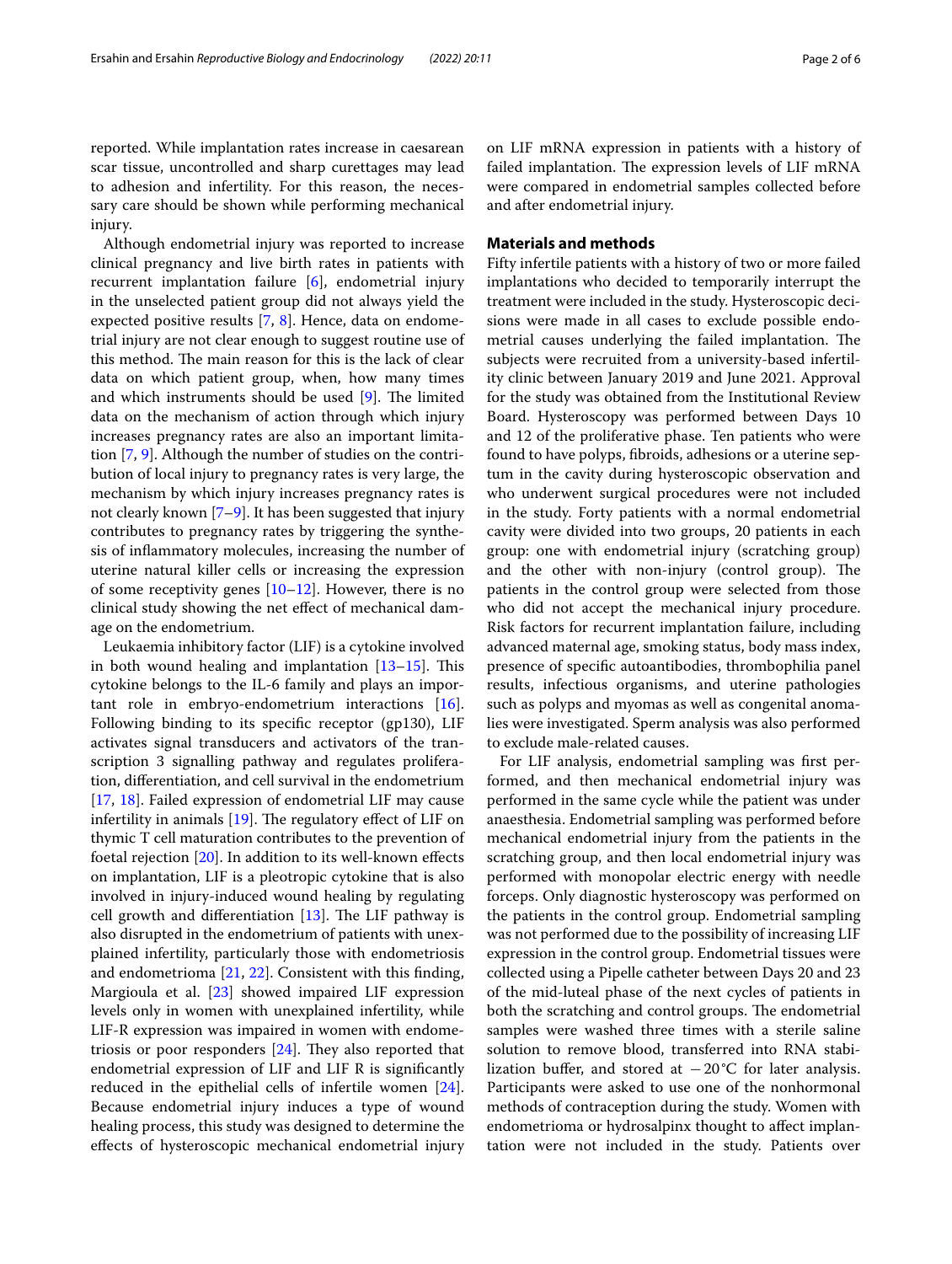37years of age and those with a poor response to ovarian stimulation were also excluded from the study. Positive pregnancy test results and clinical pregnancy rates of the groups with and without scratching were calculated. Clinical pregnancy was defned as evidence of a gestational sac, confrmed by ultrasound examination at the 4th week of transfer.

#### **Expression analysis**

For expression analysis of targeted genes, total RNA was extracted from homogenized tissue material obtained from endometrium using the GeneAll Hybrid–RTM RNA Kit (GeneAll, Korea). After isolation of total RNA, 1μg of extracted RNA was used for cDNA synthesis, which was performed with a GeneAll 2X HyperScriptTM One-Step cDNA Kit (GeneAll, Korea) in accordance with the manufacturer's instructions. The expression levels of LIF mRNA were detected by using SYBR Green methodology (Eva Green PCR Master Mix, Biotium) in the Step-One Plus Real Time PCR System (Applied Biosystems, USA) with  $25 \mu l$  of total reaction volume. The housekeepingGAPDH gene was used for normalization. The mRNA levels were calculated using the comparative ΔCt method (Ct of target gene - Ct of reference gene). Relative changes in the mRNA expression levels of the analysed genes were calculated using the  $2^{-\Delta\Delta Ct}$  method ( $\Delta CT$ treated -  $\Delta CT$  untreated), and the obtained  $2^{-\Delta\Delta Ct}$ data were used for statistical analysis [\[25](#page-5-21)].

## **Statistical analysis**

Data wereanalysed with theStatistical Package for Social Sciences software 21.0 for Windows package software (SPSS). The normality distribution of the data was tested with the Kolmogorov–Smirnov test. Continuous variables were analysed by means of analysis of variance with the post hoc Tukey procedure and Mann–Whitney U test. Categorical data were analysed by means of the Pearson chi-square test. Data are presented as the means  $\pm$  SD. A *P* value of <.05 was considered statistically signifcant. Fold increases were considered to be positive for transcript overexpression when the correspondingmRNA level was  $\geq$ 3-fold higher than that of initial transcript expression and negative if <2-fold.

## **Results**

The demographic and clinical characteristics of each group of participants are shown in Table [1](#page-2-0). Age, BMI, endometrial thickness, infertility duration, and the number of unsuccessful embryo transfers of patients in both groups were found to be similar. Hysteroscopy was performed in all cases under optimum conditions. Cases that turned into interventional hysteroscopy due to an endometrial pathology detected by diagnostic hysteroscopy were excluded from the study. In the injury group, 8 out of 20 cases had a positive pregnancy test (40%). The pregnancy test was positive in 6 out of 20 cases in the group that did not undergo injury  $(30\%)$ . The positive pregnancy test rates were signifcantly higher in the injury groupthan in the control group ( $p < 0.03$ ). Clinical pregnancy was detected in 7 cases (35%) in the injury group and 5 cases (25%) in the control group, and this diference was recorded as signifcant (*p* < 0.02).

Relative changes in mRNA expression levels of the LIF gene in endometrial samples taken before and after injury were calculated using the  $2^{-\Delta\Delta Ct}$  method, and the fold changes obtained were compared between and within the groups. First, the mean  $\Delta$ Ct values of the patients in the scratching group were determined before and after the

<span id="page-2-0"></span>**Table 1** Demographic characteristics of scratching and non-scratching groups

|                                                | Scratching ( $n = 20$ )                                                                                            | Non-scratching ( $n = 20$ ) | P*   |
|------------------------------------------------|--------------------------------------------------------------------------------------------------------------------|-----------------------------|------|
| Age (y)                                        | $29.2 \pm 1.02$                                                                                                    | $28.7 \pm 0.33$             | 0.30 |
| BMI (kg/m2)                                    | $24.8 \pm 1.92$                                                                                                    | $25.1 \pm 0.34$             | 0.06 |
| Infertility duration (y)                       | $5.21 \pm 1.40$                                                                                                    | $4.79 \pm 1.10$             | 0.08 |
| The number of failed IVF-ET attempt            | $3.4 \pm 1.2$                                                                                                      | $3.2 \pm 2.08$              | 0.09 |
| Endometrial thickness on hysterosocpy day (mm) | $10.5 \pm 3.20$                                                                                                    | $9.77 \pm 2.06$             | 0.70 |
| FSH (mIU/mL)                                   | $4.98 \pm 2.02$                                                                                                    | $5.02 \pm 1.66$             | 0.55 |
| $LH$ (mIU/mL)                                  | $7.66 \pm 2.11$                                                                                                    | $8.30 \pm 2.05$             | 0.07 |
| Testosterone (ng/mL)                           | $0.55 \pm 1.55$                                                                                                    | $0.49 \pm 0.22$             | 0.65 |
| Glucose (mg/dL)                                | $85.7 \pm 6.54$                                                                                                    | $80.4 \pm 3.05$             | 0.50 |
| Positive beta hCG test (%)                     | 8 (40%)                                                                                                            | 6(30%)                      | 0.03 |
| Clinical pregnancy (%)                         | 7 (35%)                                                                                                            | 5(25%)                      | 0.02 |
| LIF mRNA                                       | 11.1-fold increase after injury ( $p < 0.001$ )<br>3.9 times increase compared to the control group ( $p < 0.02$ ) |                             |      |

Data presented as means ± SD. BMI; body mass index, \**p* < 0.05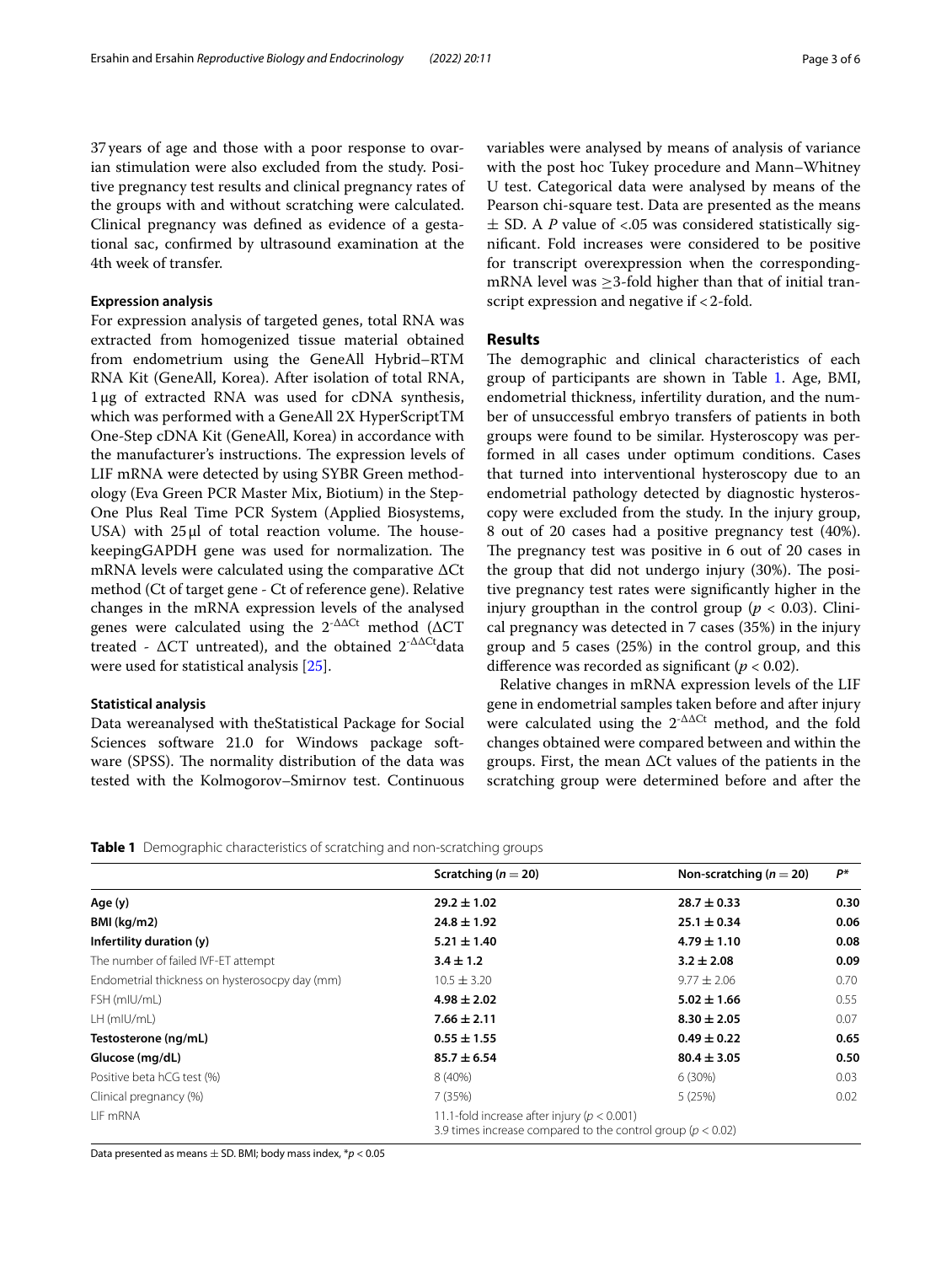injury. As a result of the calculations made according to  $\Delta$ Ct and  $2^{-\Delta\Delta$ Ct values, the change detected due to injury corresponded to an approximately 11.1-fold increase in LIF mRNA expression. The up regulation of LIF mRNA expression after injury was statistically signifcant  $(p < 0.001)$  compared with the preinjury values. Since the fold increase in LIF mRNA expression was >3, it was accepted as up regulation. As a result of the calculations made with the  $\Delta$ Ct and  $2^{-\Delta\Delta$ Ct values obtained from the endometrial samples made in the mid-luteal phase in the control group patients, there was an approximately 3.9-fold increase in LIF mRNA expression in the injury group compared to the control group, and this increase was statistically significant ( $p < 0.02$ ). The post-injury LIF mRNA expression levels of the patients who underwent hysteroscopic injury were found to be signifcantly higher than those of the control group patients who underwent diagnostic hysteroscopy but did not undergo injury. The mean values of LIF mRNA by real-time PCR in the scratching and control groups were 25 and 29 arbitrary units (AU), respectively.

## **Discussion**

Although the efect of mechanical endometrial injury on implantation and pregnancy rates is variable, it has become an almost routine practice for many clinicians to perform endometrial scratching in patients with implantation failure, as most studies report that it increases pregnancy rates [[9\]](#page-5-7). On the other hand, although there are clinical data that endometrial injury is benefcial for the success of achieving pregnancy in patients with recurrent implantation failure, this does not mean that endometrial scratching should be offered to everyone in daily practice [\[7–](#page-5-5)[9\]](#page-5-7). Indeed, we do not have enough scientifc data to recommend endometrial injuryto increase pregnancy rates in any patient group [[7,](#page-5-5) [8](#page-5-6)]. While almost all of the studies were looking for answers to the questions of which patient group and when to induce the injury, which instrument should we use for the injury, and how many times we should perform the injury, the physiological mechanisms underlying the success of the method were ignored  $[9]$  $[9]$ . The following mechanisms have been suggested in a small number of studies on the mechanism by which injury increases pregnancy rates: (i) by increasing the infammatory response in the endometrium  $[12]$ , (ii) by increasing the synthesis of growth factors that promote wound healing [\[1](#page-5-0)], (iii) by promoting decidualization  $[11]$  $[11]$ , and by increasing the expression of some endometrial genes [\[10](#page-5-8)].

Many endometrial injury studies have suggested investigating the expression of receptivity genes to elucidate the possible biological mechanism, but such a study has not been conducted thus far [\[7](#page-5-5), [9](#page-5-7)]. Leukaemia inhibitory factor (LIF) is a cytokine responsible for embryo implantation and subsequent embryonic stem cell diferentiation [\[26](#page-5-23)]. LIF has many physiological functions apart from its role in implantation. It is one of the main proinfammatory cytokines secreted in response to injury and is responsible for wound healing  $[13]$  $[13]$  $[13]$ . Since the physiological process that takes place in the endometrium after mechanical endometrial injury is a kind of wound healing, we investigated the change in LIF mRNA levels before and after injury in patients with a history of implantation failure. There was an approximately 11-fold increase in the LIF mRNA levels measured after the injury compared to the expression levels measured in the endometrium samples taken before the injury. Similarly, when compared to the patients in the control group who were not injured, an approximately fourfold increase was found in the LIF mRNA expression levels measured in the patient group exposed to injury. Barash et al. suggested that the changes that occur in the endometrium after injury are a type of wound healing and that cytokines and growth factors released in response to injury both heal the endometrium and contribute to implantation  $[1]$  $[1]$ . The reason for this increase in LIF release in the postinjury period may be the functional and biological similarity of LIF to many cytokines involved in implantation and wound healing and its attachment to the same receptor. LIF has multiple functions, as it stimulates the JAK-STAT pathway by binding to the gp130 receptor together with many cytokines, such as interleukin-6, interleukin-11, ciliary neurotrophic factor, and oncostatin M [[27\]](#page-5-24). Increasing LIF after endometrial injury increases both wound healing and implantation rates by showing the effect of all these cytokines alone.

Defects in endometrial LIF expression have been reported in many infertile patient groups. There is a decrease in LIF expression in the endometrium of both hydrosalpinx patients and endometriosis patients [[28](#page-5-25), [29\]](#page-5-26). An 8–10-fold increase in LIF levels has been reported after salpingectomy [[28\]](#page-5-25). Similarly, in a study by our team, we reported decreased endometrial LIF mRNA expression in endometrioma patients and an approximately 1.8-fold increase in LIF levels after endometrioma resection [\[15](#page-5-11)]. All these studies show that LIF expression is afected by the underlying disease and that its expression is normalized following treatment of the existing pathological condition. The endometrium of patients with implantation failure was seen as normal in both ultrasonography and hysteroscopic examination. However, an endometrium with a normal appearance and sufficient thickness may not be normal at the molecular and histological levels [\[30](#page-5-27)]. For this reason, the intense increase in LIF mRNA levels after injury indicates the existence of a cellular problem in the endometrium of these patients. In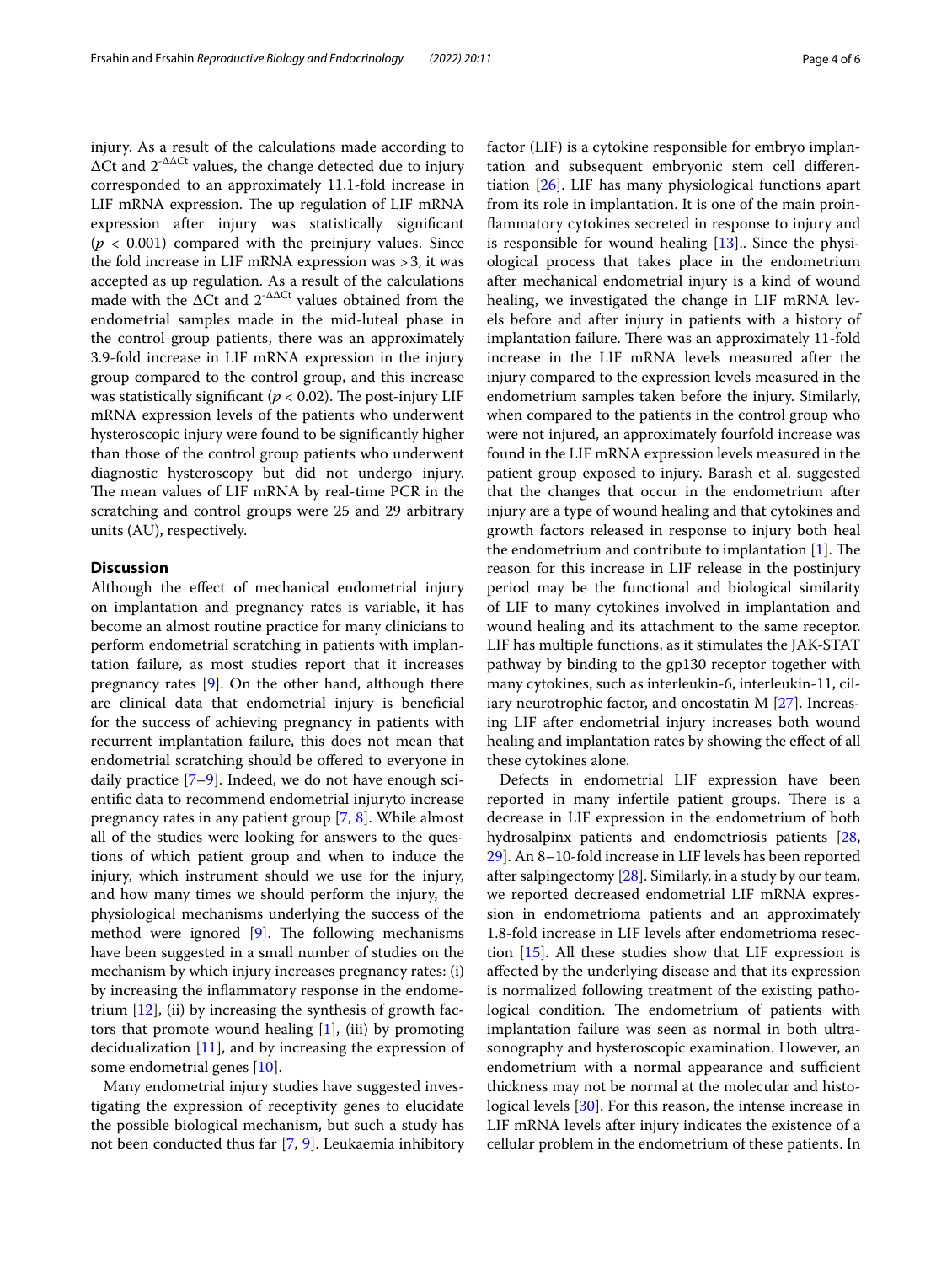good agreement with this fnding, defective LIF expression in the endometrium may impair the release of type 2T helper cytokines, leading to recurrent implantation failure  $[31]$ . Insufficient LIF levels in the endometrium of patients with endometrioma or hydrosalpinx suggest that the expression of this cytokine is also insufficient or defective in cases of implantation failure [[15](#page-5-11), [28](#page-5-25)]. A 4-fold increase in LIF in the postinjury group compared to the non-injured group supports this idea. Injury may cause temporary recovery of pathological changes in the endometrium and increase LIF secretion. The fact that LIF cDNA treatment is efective for skin allograft survival is important evidence that increased LIF mRNA levels may also be efective for recovery of implantation after endometrial injury  $[32]$  $[32]$ . This idea needs to be confirmed by further studies.

For a successful pregnancy, the balance between LIFproducing T cells and Th2-producing T cells must be maintained at the implantation site [[31\]](#page-5-28). In connection with this status, increased LIF expression can increase the implantation rates by changing the Th1 and Th2 cytokine balance in favour of Th2 in endometrial cells. The 11-fold increase in LIF mRNA expression after endometrial injury may increase T cell maturation, leading to the emergence of Th2 dominance and prevention of foetal rejection  $[33]$ . The increase in implantation and pregnancy rates in the postinjury period suggests tolerance to embryo rejection. As there is a clear link between allograft tolerance and cytokine expression, there may be a link between implantation rates reported to be increased after injury and LIF expression  $[13, 32]$  $[13, 32]$  $[13, 32]$  $[13, 32]$  $[13, 32]$ . The embryo is a semiallograft in the mother and therefore is at risk of rejection during the implantation process. The intense increase in LIF mRNA expression after injury may increase implantation rates by regulating the number of immune cells that are responsible for embryo rejection and tolerance [[34\]](#page-5-31). Hamelin-Morrissette et al. reported that LIF regulates the activationof infammatory signals in macrophages and trophoblast cells [\[35\]](#page-5-32). However, since these cell types and amounts were not studied in our investigation, this interpretation should be confrmed with further studies.

There are some limitations of our study, especially with respect to the small number of participants. Two important handicaps are that we did not correlate the increase in mRNA expression with protein expression and that we did not localize the LIF expression immunohistochemically. Because of the selected patient group, our results are not applicable to patients not diagnosed with RIF. Another weakness is that only patients with hysteroscopic injury were included in the study, and there was no patient group with Pipelle-induced injury. In fact, we had a specifc purpose in selecting the participants from among the patients who would undergo hysteroscopy. Compared to the injuries performed using a Pipelle cannula, the results of the injury studies performed with hysteroscopy are more homogeneous. Studies using a Novac curette or monopolar forceps in hysteroscopic injury have yielded similar results [\[3](#page-5-2)[–5](#page-5-3)]. On the other hand, there are some negative reasons related to the method itself that cause the results to be diferent in studies using Pipelle catheters. The process is conducted without seeing the cavity, the method changes according to the person who does it, and it is not certain that the entire cavity is exposed to the injury. For these reasons, we chose the participants from among the patients who decided to undergo hysteroscopic injury in order to see the cavity and to createan injury in each patient in a standard way. Despite all these limitations, we have reported the efects of mechanical endometrial injury on endometrial LIF expression for the frst time in this study.

Further research is necessary to clarify how and why LIF increases occur. In addition to studies investigating the possible changes in LIF and other receptivity genes after injury, there is a need for studies examining the restorative and implantation-promoting efects of LIF cDNA vector use in experimental injury models.

#### **Acknowledgements**

The authors thank the participants and potential revivers and editors.

#### **Authors' contributions**

SSE designed the research study and wrote the manuscript. AE and SSE performed the research and analysed the data. Both authors approved the final manuscript.

#### **Funding**

This research received no external funding.

#### **Availability of data and materials**

No

#### **Declarations**

#### **Ethics approval and consent to participate**

All procedures performed in this study were in accordance with the ethical standards of the institutional and/or national research committee and with the 1964 Helsinki Declaration and its later amendments or comparable ethical standards.

#### **Consent for publication**

All authors have agreed to publish this article.

#### **Competing interests**

No potential conficts of interest were reported by the authors.

#### **Author details**

<sup>1</sup> Altinbas University Department of Obstetrics and Gynecology, Istanbul, Turkey. <sup>2</sup>BAU Medical School Department of Obstetrics and Gynecology, IVF-Center, Istanbul, Turkey.